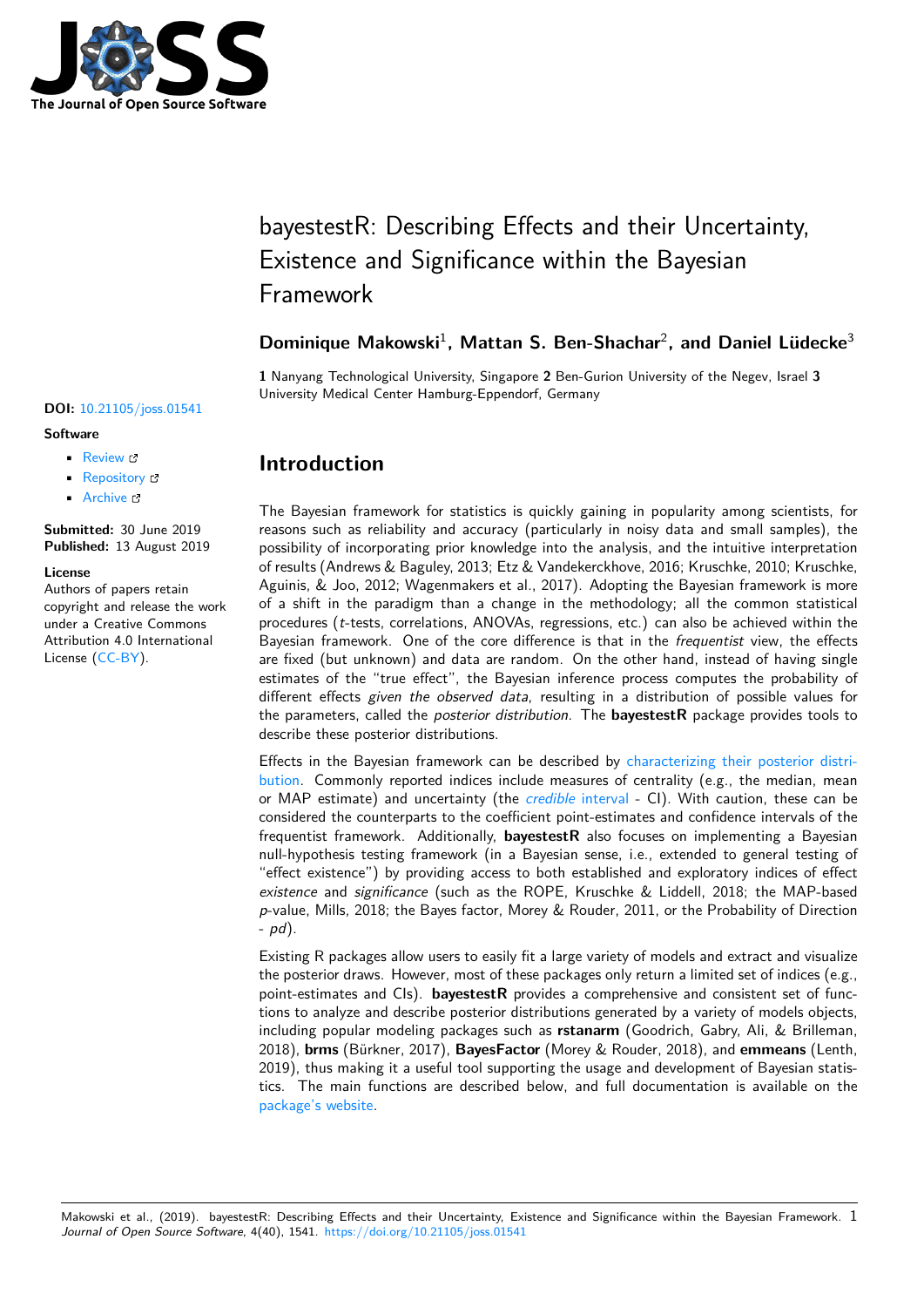

# **Examples of Features**

The following demonstration of functions is accompanied by figures to illustrate the conceptional ideas behind the related indices. However, **bayestestR** functions also include plotting capabilities via the **see** package (Lüdecke, Waggoner, Ben-Shachar, & Makowski, 2019).

### **Indices of Centrality: Point-estimates**

**bayestestR** offers [two functions](https://easystats.github.io/see/) to compute point-estimates from posterior distributions: ma p\_estimate() and point\_estimate(), the latter providing options to calculate the mean, median or MAP estimate of a posterior distribution (see **Figure 1**). map\_estimate() is a convenient function to calculate the **Maximum A Posteriori** (MAP) estimate directly.

The **posterior mean** minimizes expected *squared* error, whereas the **posterior median** minimizes expected *absolute* error (i.e., the difference of estimates from true values over samples). The **MAP estimate** corresponds to the most probable value of a pos[terior distribution.](https://easystats.github.io/bayestestR/reference/map_estimate.html)

```
set.seed(1)
posterior <- rchisq(100, 3)
map_estimate(posterior)
#> MAP = 1.46
point_estimate(posterior)
#> Median = 2.31
point_estimate(posterior, centrality = "mean")
#> Mean = 2.96
point estimate(posterior, centrality = "map")
#> MAP = 1.46
```
### **Quantifying Uncertainty: The Credible Interval (CI)**

In order to measure the uncertainty associated with the estimation, **bayestestR** provides two functions: eti(), the **Equal-Tailed Interval (ETI)**, and hdi(), the **Highest Density Interval (HDI)**. Both indices (accessible via the method argument in the ci() function) can be used in the context of Bayesian posterior characterisation as **Credible Interval (CI)**.

hdi() computes the HDI of a posterior distribution, i.e., the interval that contains all points within the interval having a higher probability density than points outside the interval (see **Figure 2**). HDIs have a particular property: Unlike an equal-tailed interval (computed by eti()) that typically excludes 2.5% from each tail of the distribution, the HDI is *not* equal[tailed a](https://easystats.github.io/bayestestR/reference/hdi.html)nd therefore always includes the mode(s) of posterior distributions.

By default, hdi() and eti() return the 89% intervals (ci =  $0.89$ ), deemed to be more stable than, for instance, 95% intervals. An effective sample size of at least 10.000 is recommended if [95% in](https://easystats.github.io/bayestestR/reference/eti.html)tervals should be computed (Kruschke, 2015). Moreover, 89 indicates the arbitrariness of interval limits - its only remarkable property is being the highest prime number that does not exceed the already unstable 95% threshold (McElreath, 2018).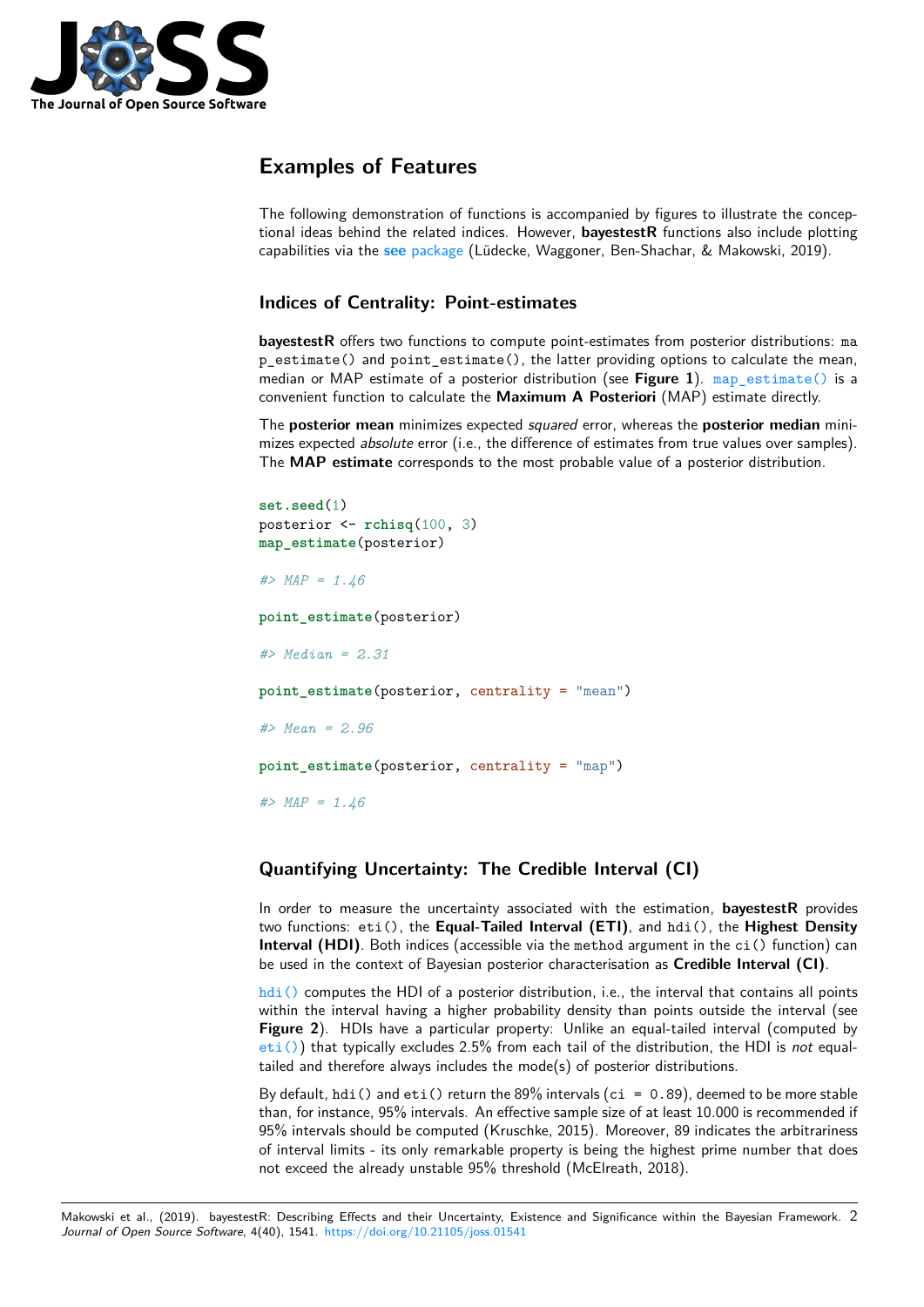



Figure 1: Indices of centrality of the posterior distribution that are often used as point-estimates: the mean (in green), median (in red), and MAP estimate (in blue)

#### **hdi**(posterior)

*#> # Highest Density Interval #> #> 89% HDI #> [0.11, 6.05]* **eti**(posterior) *#> # Equal-Tailed Interval #> #> 89% ETI #> [0.42, 7.27]*

### **Null-Hypothesis Significance Testing (NHST)**

The Bayesian framework allows one to neatly delineate and quantify different aspects of hypothesis testing, including effect *existence* and *significance*, and different indices have been developed to describe them.

### **ROPE and Test for Practical Equivalence**

rope() computes the proportion of the HDI (default to the 89% HDI) of a posterior distribution that lies within a Region Of Practical Equivalence (the **ROPE**; see **Figure 3**, panel A).

Statistically, the probability of a posterior distribution being different than 0 does not make [much se](https://easystats.github.io/bayestestR/reference/rope.html)nse (the probability of it being different from a single point being infinite). Therefore, the idea underlining ROPE is to let the user define an area around the null value enclosing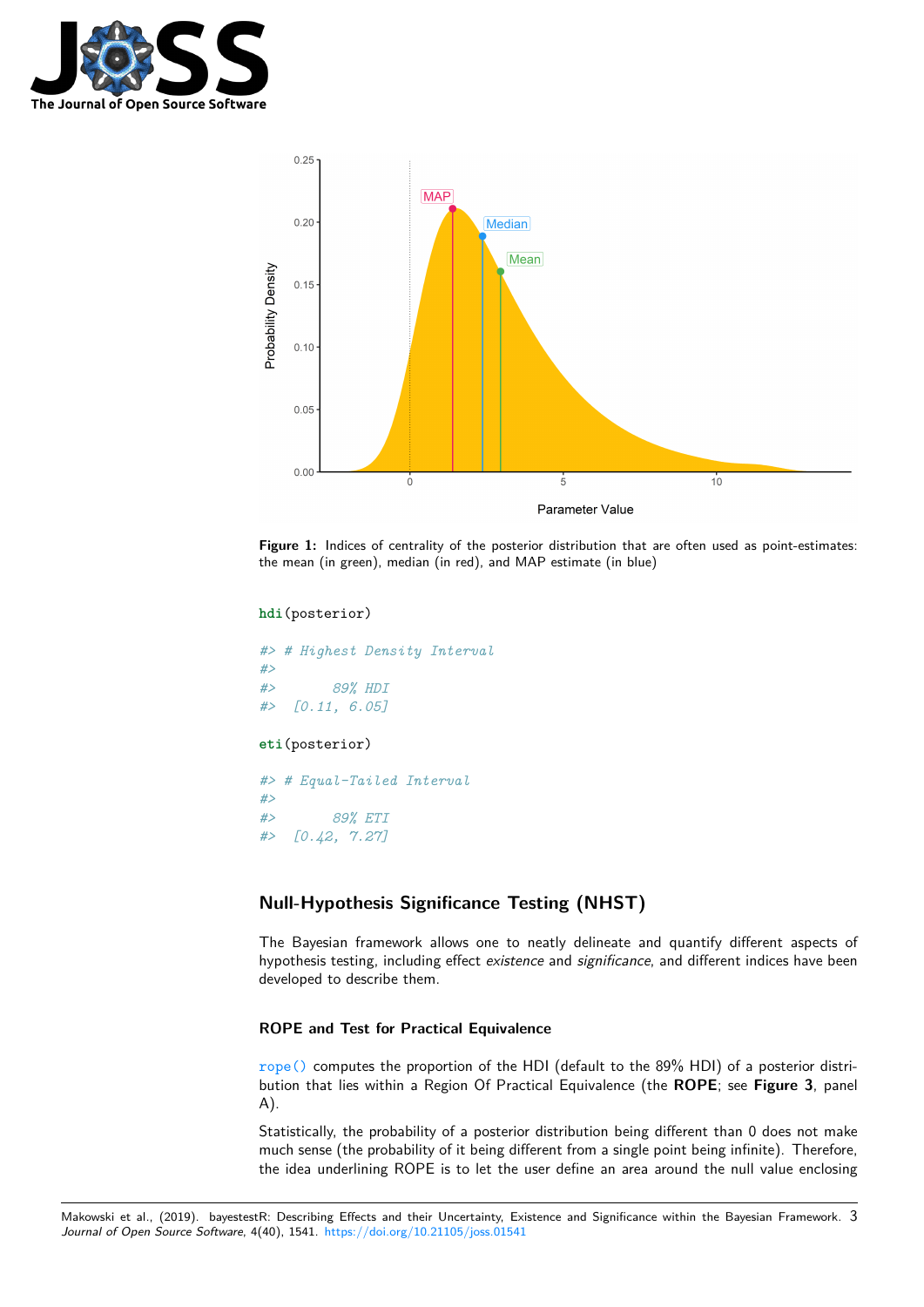



**Figure 2:** Indices of uncertainty that can be used as Credible Intervals (CIs): (A) the 89% Highest Density Interval (HDI); (B) the 89% Equal-Tailed Interval (ETI).

values that are *equivalent to the null* value for practical purposes (Kruschke, 2018; Kruschke & Liddell, 2018). In the absence of user-provided values, **bayestestR** will automatically find an appropriate range for the ROPE using the  $rope\_range()$  function.

```
rope(distribution_normal(1000, mean = 1), range = c(-0.5, 0.5))
#> # Proportion of samples inside the ROPE [-0.50, 0.50]:
#>
#> inside ROPE
#> 27.16 %
```
The proportion of HDI lying within this "null" region can be used as an decision criterion for "null-hypothesis" testing. Such a **Test for Practical Equivalence**, implemented via equivalence\_test(), is based on the "HDI+ROPE decision rule" (Kruschke, 2018) to check whether parameter values should be accepted or rejected against an explicitly formulated "null hypothesis" (i.e., a ROPE). If the HDI is completely outside the ROPE, the "null hypothesis" for this parameter is "rejected". If the ROPE completely covers the HDI, i.e., all most credible [values of a parameter ar](https://easystats.github.io/bayestestR/reference/equivalence_test.html)e inside the ROPE, the null hypothesis is accepted. Otherwise, whether to accept or reject the null hypothesis is undecided.

```
library(rstanarm)
model \leq stan_glm(mpg \sim wt + gear, data = mtcars)
equivalence_test(model)
#> # Test for Practical Equivalence
#>
#> ROPE: [-0.60 0.60]
#>
#> Parameter H0 inside ROPE 89% HDI
#> (Intercept) Rejected 0.00 % [30.82 47.02]
```
Makowski et al., (2019). bayestestR: Describing Effects and their Uncertainty, Existence and Significance within the Bayesian Framework. 4*Journal of Open Source Software*, 4(40), 1541. https://doi.org/10.21105/joss.01541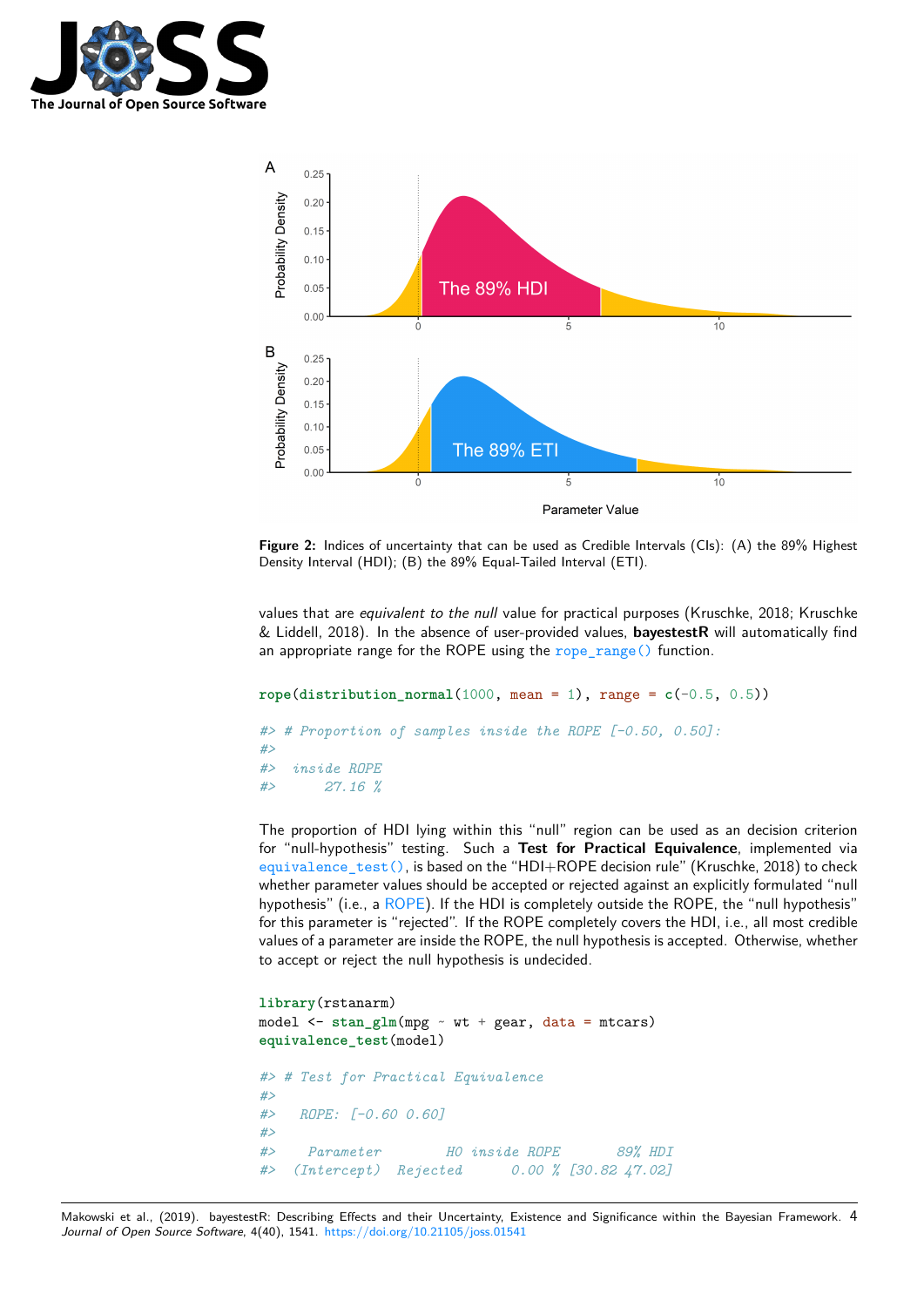



**Figure 3:** Posterior distributions (in yellow) of effects (the x-axis) with the illustration of indices of Null-Hypothesis Significance Testing: (A) The ROPE; (B) The Probability of Direction - pd; (C) The Savage-Dickey Bayes factor; (D) The MAP-based p-value.

| #> | wt Rejected    |  | $0.00 \; \text{\%}$ [-6.63 -4.39] |  |
|----|----------------|--|-----------------------------------|--|
| #> | gear Undecided |  | $52.54 \t% [-1.76 \t1.23]$        |  |

### **Probability of Direction (***pd***)**

p\_direction() computes the **Probability of Direction** (*pd*, also known as the Maximum Probability of Effect - *MPE*). This index of effect existence varies between 50% and 100% and can be interpreted as the probability that a parameter (described by its posterior distribution) is strictly positive or negative (whichever is the most probable). It is mathematically defined [as the proportion](https://easystats.github.io/bayestestR/reference/p_direction.html) of the posterior distribution that is of the median's sign (see **Figure 3**, panel B).

```
p_direction(distribution_normal(100, 0.4, 0.2))
#> # Probability of Direction (pd)
#>
#> pd = 98.00%
```
#### **Bayes Factor**

**bayesfactor\_parameters()** computes Bayes factors against the null (either a point or an interval), based on prior and posterior samples of a single parameter. This Bayes factor indicates the degree by which the mass of the posterior distribution has shifted further away from or closer to the null value(s) (relative to the prior distribution), thus indicating if the [null value has become less or m](https://easystats.github.io/bayestestR/reference/bayesfactor_parameters.html)ore likely given the observed data.

When the null is an interval, the Bayes factor is computed by comparing the prior and posterior odds of the parameter falling within or outside the null; when the null is a point, a Savage-Dickey density ratio is computed, which is also an approximation of a Bayes factor comparing

Makowski et al., (2019). bayestestR: Describing Effects and their Uncertainty, Existence and Significance within the Bayesian Framework. 5*Journal of Open Source Software*, 4(40), 1541. https://doi.org/10.21105/joss.01541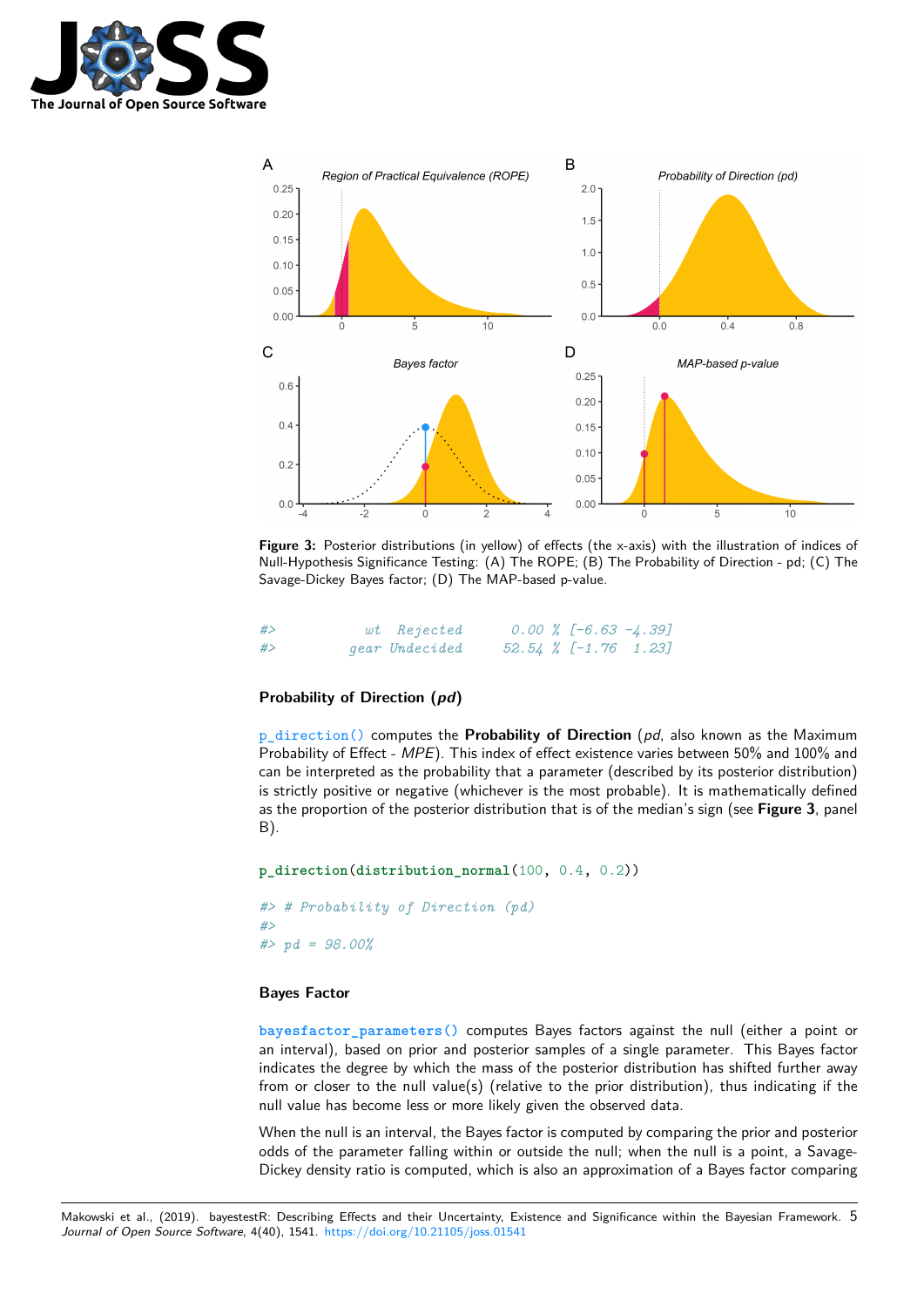

the marginal likelihoods of the model against a model in which the tested parameter has been restricted to the point null (Wagenmakers, Lodewyckx, Kuriyal, & Grasman, 2010).

```
prior <- distribution_normal(1000, mean = 0, sd = 1)
posterior <- distribution_normal(1000, mean = 1, sd = 0.7)
bayesfactor_parameters(posterior, prior, direction = "two-sided", null = 0)
#> # Bayes Factor (Savage-Dickey density ratio)
#>
#> Bayes Factor
#> 1.98
#>
#> * Evidence Against The Null: [0]
```
### **MAP-based** *p***-value**

 $p_{\text{map}}()$  computes the odds that a parameter (described by its posterior distribution) has against the null hypothesis (*h0*) using Mills' *Objective Bayesian Hypothesis Testing* framework (Mills, 2018; Mills & Parent, 2014). It corresponds to the density value at 0 divided by the density at the MAP - the Maximum A Posteriori (see **Figure 3**, panel D).

```
p_map(distribution_normal(1000, mean = 1))
#> # MAP-based p-value
#>
#> p (MAP) = 0.629
```
### **Visualisation and Compatibility with Models**

Most of bayestestR functions can be visualised (see Figure 4) by passing them to the plot() function (the **see** package needs to be installed). Moreover, these functions can be directly applied to statistical models (fitted for instance with **rstanarm** or **brms**), resulting in the description of the parameters of the model.

```
# Load the rstanarm and the see package
library(rstanarm)
library(see)
# Fit a Bayesian linear regression
model <- stan_glm(Petal.Width ~ Petal.Length * Sepal.Width, data = iris)
# Store results
result_pd <- p_direction(model)
# Print and plot results
print(result_pd)
# Probability of Direction (pd)
                Parameter pd
              (Intercept) 72.47%
             Petal.Length 99.88%
              Sepal.Width 70.97%
```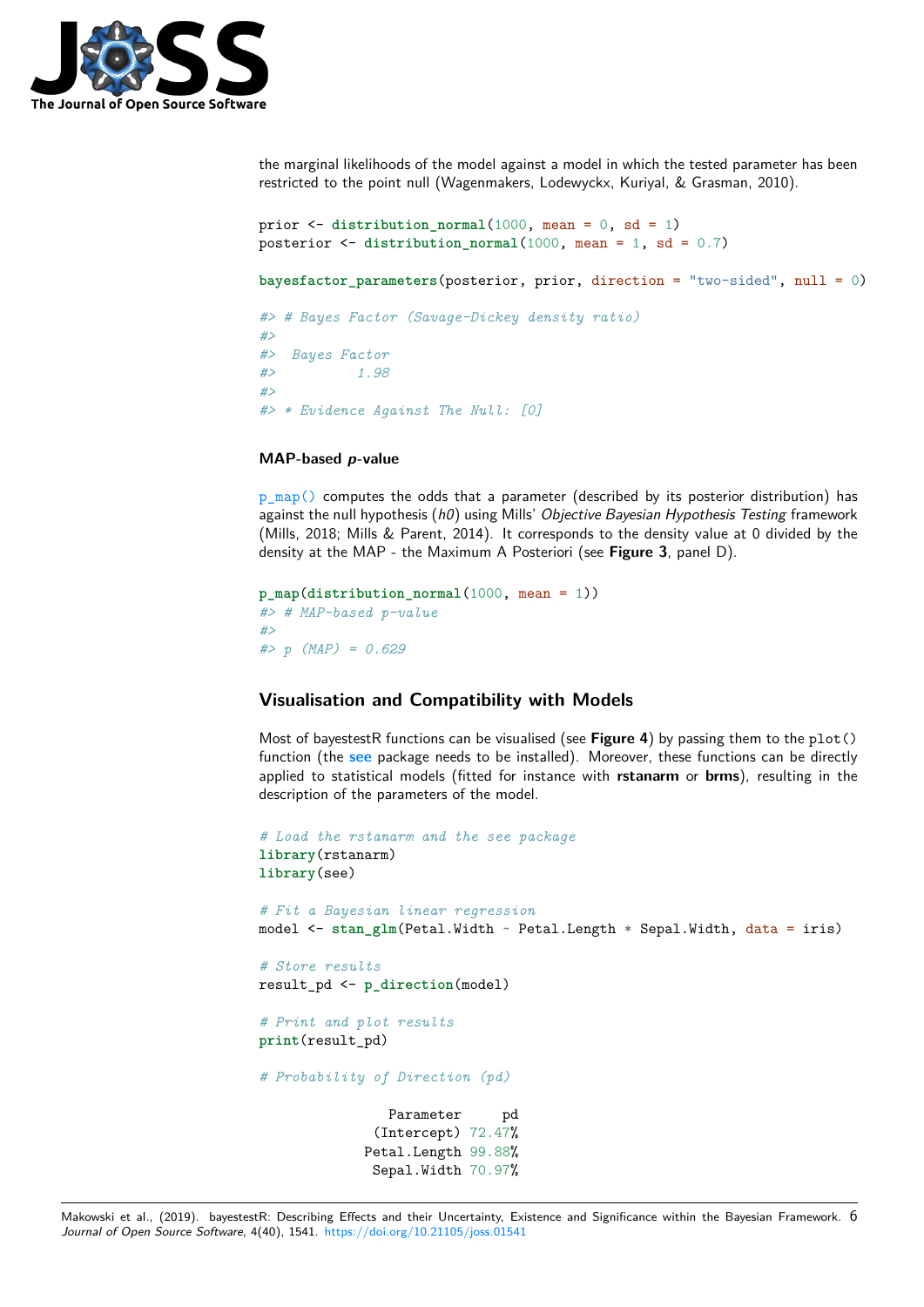



Figure 4: Visualisation of the pd for the parameters of a Bayesian regression model.

Petal.Length:Sepal.Width 96.70%

**plot**(result\_pd)

## **Licensing and Availability**

**bayestestR** is licensed under the GNU General Public License (v3.0), with all source code stored at GitHub (https://github.com/easystats/bayestestR), and with a corresponding issue tracker for bug reporting and feature enhancements. In the spirit of honest and open science, we encourage requests/tips for fixes, feature updates, as well as general questions and concerns via direct interaction with contributors and developers.

# **Acknowledgments**

**bayestestR** is part of the *easystats* ecosystem (relying on the **insight** package to access information contained in models; Lüdecke, Waggoner, & Makowski, 2019), a collaborative project created to facilitate the usage of R. Thus, we would like to thank the council of masters of easystats, all other padawan contributors, as well as the users.

### **[Refer](https://github.com/orgs/easystats/people)ences**

Andrews, M., & Baguley, T. (2013). Prior approval: The growth of Bayesian methods in psychology. *British Journal of Mathematical and Statistical Psychology*, *66*(1), 1–7. doi:10. 1111/bmsp.12004

Bürkner, P.-C. (2017). brms: An R package for Bayesian multilevel models using Stan. *Journal of Statistical Software*, *80*(1). doi:10.18637/jss.v080.i01

Makowski et al., (2019). bayestest[R: Describing Effects](https://doi.org/10.1111/bmsp.12004) and their Uncertainty, Existence and Significance within the Bayesian Framework. 7 *Journal of Open Source Software*, 4(40), 1541. https://doi.org/10.21105/joss.01541